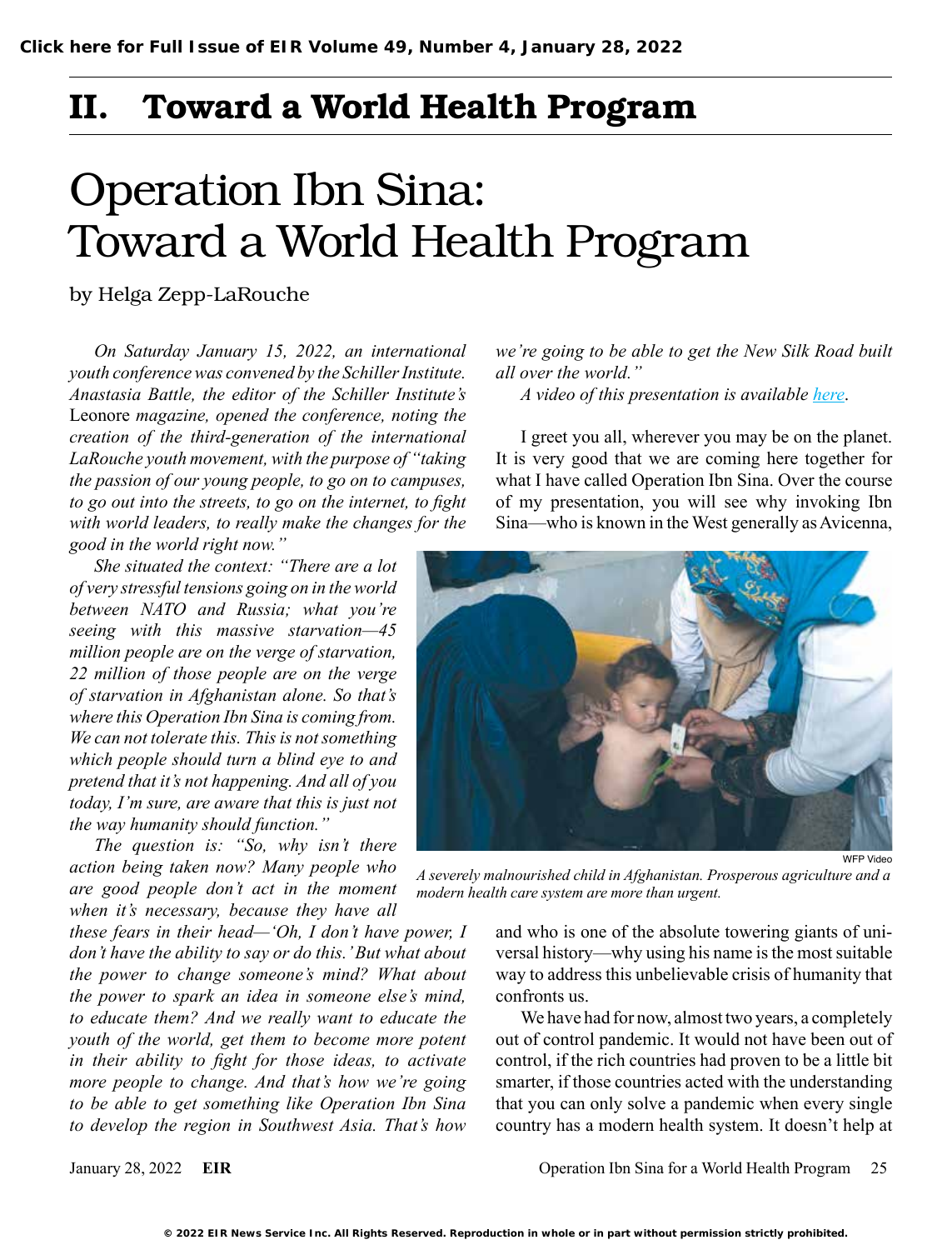

WFP Video

*Look at these pictures. Take the suffering into your heart and into your mind, and not what most people do. They push it out of their minds, and say, "I don't go there. What do I have to do with Afghanistan?" We have a lot to do with Afghanistan. NATO was there for 20 years. The Afghan people have suffered from war for 40 years. We in the West have a moral obligation to help to solve this crisis.*



all if you collect vaccines and hoard them, and leave the developing countries without vaccines. The result is you have exactly what is happening now: You have mutations—Delta, Omicron, and who knows how many of such mutations will still come.

This is why Ibn Sina, a towering figure of the 11th Century, is the name for the fight to get a world health system. And the most obvious situation—I'm not saying other countries don't need it—but the most outrageous, biggest scandal is the fact that in Afghanistan, there is right now the greatest humanitarian crisis on the planet unfolding. It's not a natural catastrophe. When the Taliban took over, when the NATO troops left in August, everybody knew that 75% of the budget of Afghanistan came from international donor countries, and these monies were cut, because the NATO forces didn't like the Taliban. And they all knew that the Afghan economy would completely collapse.



It's now five months later, David Beasley from the World Food Program and other UN officials are warning that over 90% of the people are food insecure, which means they are starving, and they have no access to medicine—and that in the middle of a pandemic. I call this genocide. It is like what happened in Germany around 80 years ago, when later, when the Nuremberg Trials took place, the question was also, "Who knew what, when?" And now, because of the international media, TV, the internet, nobody can say that they could not know.

So what is the purpose of this conference? My urgent, urgent request to you, to young people, is that we have to create a force to establish justice on the planet. And the first place this has to start, is in changing public opinion in respect to Afghanistan. There are these people who say that the Taliban first has to give certain rights to women. Now that's the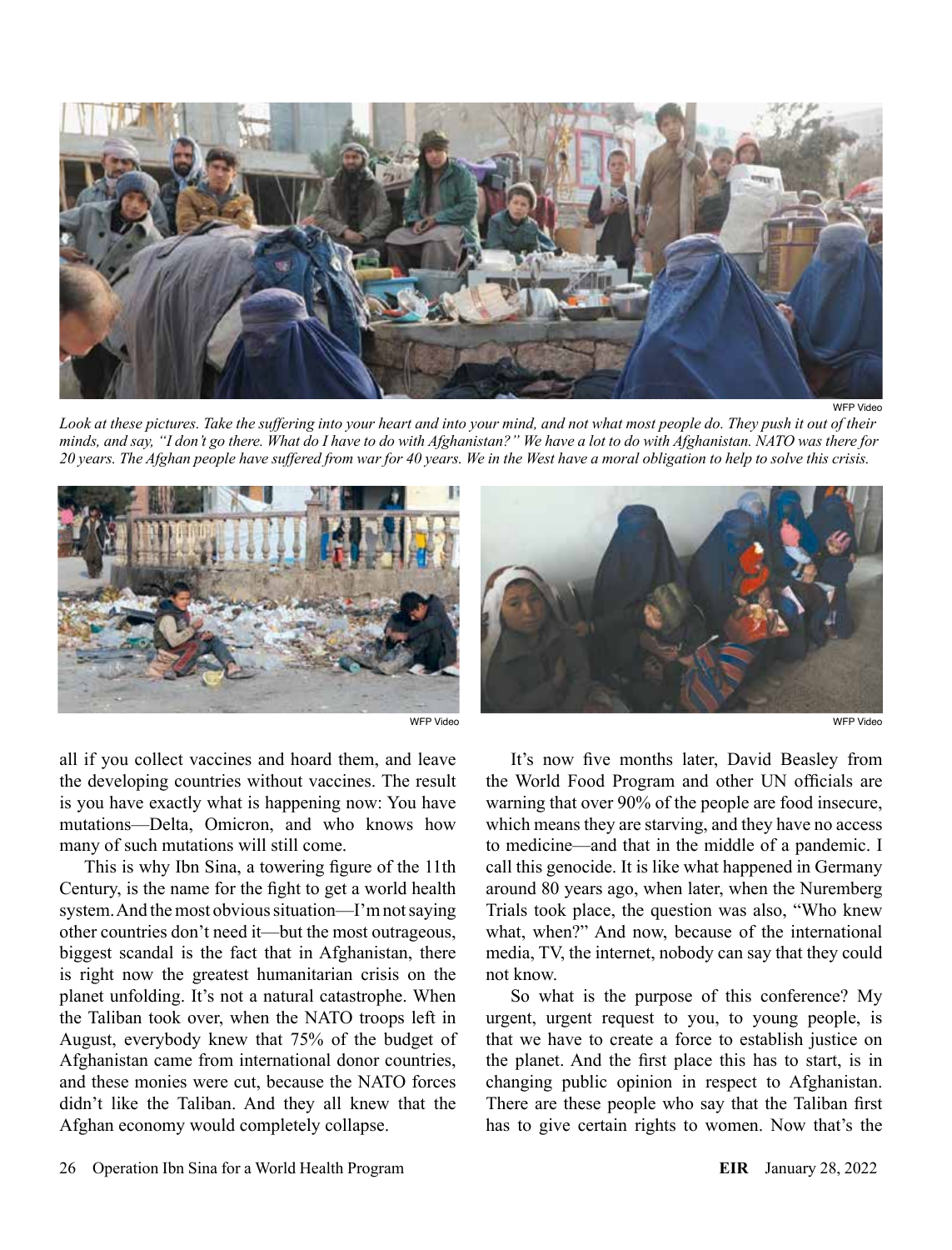most hypocritical argument I have ever heard: When you have women starving with their children, cannot give milk because they are starving themselves, freezing to death—look at some of these pictures from Afghanistan released by the World Food Program—you can forget about women's rights, because these women are, right now, dying of starvation, and their children as well.

Look at these pictures: You have to be able to take that suffering into your heart and into your mind, and not do what most people do. They push it out of their minds, and say, "I don't go there. What do I have to do with Afghanistan?" We have a lot to do with Afghanistan. NATO was there for 20 years. The Afghan people have suffered from war conditions for 40 years. And we in the West, in particular, have a moral obligation to help to solve this crisis, which would be very easy.

The United Nations has just said what is needed to immediately stop this dying of 8 million people, who are dying right now, as we are speaking; and about 23-24 million are in danger to not live out this winter. It would only require \$5 billion—five billion dollars. That is the proverbial peanuts. Think about the *trillions* of dollars which have been used to save the banking system in the last several years. Think about the \$760 billion military budget of the United States alone. So \$5 billion would be the proverbial peanuts. We have to create a movement worldwide to reverse this and create so much pressure on public opinion that an aid program can immediately start.

#### **Let Us Turn to Ibn Sina**

Ibn Sina—who, unlike in the West, where he was well known and greatly admired, even up to the 1800s is still very much alive in the Islamic world. And not only because of his contributions in metaphysics, in all the different sciences, but especially in the history of medicine. He was one of the most outstandingly great physicians in world history, together with the Greek doctors Hippocrates and Galen. There may be a few more—you can count them on the fingers of one hand. He is one of the absolutely outstanding ones.

That he was very famous, you can see in the 30 different postal stamps issued honoring him. Many of you may have either read the 1986 novel, *The Physician*, called *Medicus* in German, by the American



*Ibn Sina, the great physician, on a 1980 postage stamp celebrating the millennium since his birth, from Mali, West Africa, showing surgical instruments and medicinal plants.*

author Noah Gordon. There's also a movie based on it, a Hollywood movie and a musical in Germany and Spain.

We are not talking about some obscure person. Ibn Sina was without any question the central figure in Islamic philosophy in this period, which is known as the Golden Age of Islam. It started in Baghdad in the Abbasid dynasty, the Caliphate, after the collapse of the Roman Empire. Europe plunged rapidly into a dark age. All the great treasures of the Greek classics were essentially lost, because the Romans did not pay any attention to the absolutely outstanding contributions of the Greek classics. Rome quickly became an empire, not interested in the intellectual fruits of this period.

Therefore, after the collapse of the Roman Empire, because of an incredible effort by the Baghdad caliphs, al-Mansour, al-Ma'mun and others, they practically saved the knowledge which had been completely in danger of being forgotten in Europe, by sending emissaries to all the European countries and the countries around the Mediterranean, and basically weighed in gold all the crucial texts from the original thinkers and discoverers, so that basically they saved all existing knowledge of that time. And Baghdad, at that point—this was starting 750 A.D.—was the city worldwide with the most books, the most scientists, and it was just the capital of progress of the world.

Now, especially the texts of Greek classical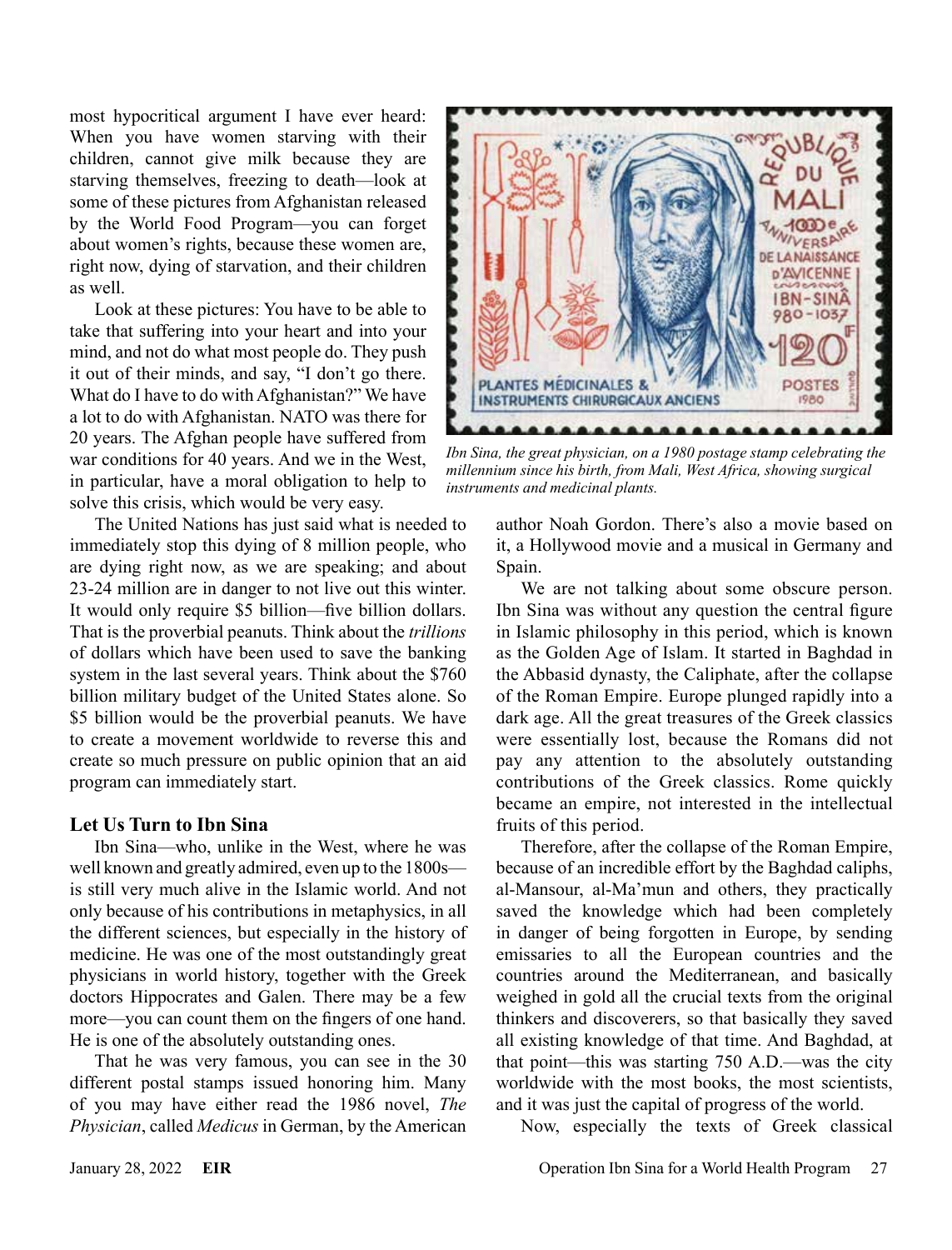philosophy and science were translated, and were general knowledge in the entire Arab world, also in Persia. And at that time, the Islamic world was much, much, much more advanced than Europe, which was really in a terrible condition.

Therefore, Ibn Sina, who led all of this and was absorbing all the Greek texts, the translations; others say that he read Aristotle's *Metaphysics* forty times. And he said that forty times he did not understand it—which is understandable, because it doesn't make much sense, frankly. (Anyway, that was just my comment.) But he also absorbed 2,000 years of Eurasian philosophy, and he nevertheless used all this knowledge to become



*Ibn Sina holding his Canon of Medicine on a 1980 postage stamp from Algeria.*

a completely independent thinker, an original thinker, who naturally commented on Aristotle, and other people like al-Kindi, al-Farabi, and many others. But to say that he was an Aristotelian, as some writings are saying, is completely false. You can also not call Schiller a Kantian, just because he wrote his *Letters on the Aesthetic Education of Man* and all of his aesthetic writings against Kant. That doesn't make him



*Ibn Sina's father, born in in Balkh, near Mazar-i-Sharif (in today's Afghanistan), later moved to Afshana, near Bukhara (Buxoro in today's Uzbekistan), where Ibn Sina was born. The entire region was an important cultural center, where historians, poets, and scientists flourished.*

a Kantian.

#### **A Philosophical Advance**

Ibn Sina used this knowledge, including the writings of the neo-Platonists of his time, such as Proclus, who tried to reconcile Plato and Aristotle. And so Ibn Sina knew almost the entire philosophical tradition up to his time.

He was an incredibly prolific writer. He wrote about 200 to 775 major works— many of them have not been saved—and he was evolving his ideas throughout his whole life, as all great thinkers do. You never start out as a young person with the same complete set of knowledge, that you accumulate over the length of your lifetime. And he was writing

certain absolute breakthroughs, such as what he's most famous for, his *Canon of Medicine*. These were five books, which was an unprecedented, never-beforecollected encyclopedia of medical science, which had many components, which I'll mention in a second. But he was also writing on natural sciences, practically all faculties, mathematics, geometry, biology, geography.

He also was versed in poetry, music; and he was

sort of a wonder child, who, when he was only 10 years old, already knew the entire Koran by heart. And he had gotten some of the best teachers from his father, in jurisprudence—in law, in Islamic law. And he learned more quickly than all his teachers. So he quickly became an autodidact, somebody who is self-taught.

Look at the area he came from: His father was born in Balkh, near Mazari-Sharif, which today is in northern Afghanistan. Balkh had been made Alexander the Great's capital after he had conquered this entire region. (Alexander went all the way up to India with his conquest. He made the city Balkh the capital of his province Bactria.) Later his father moved to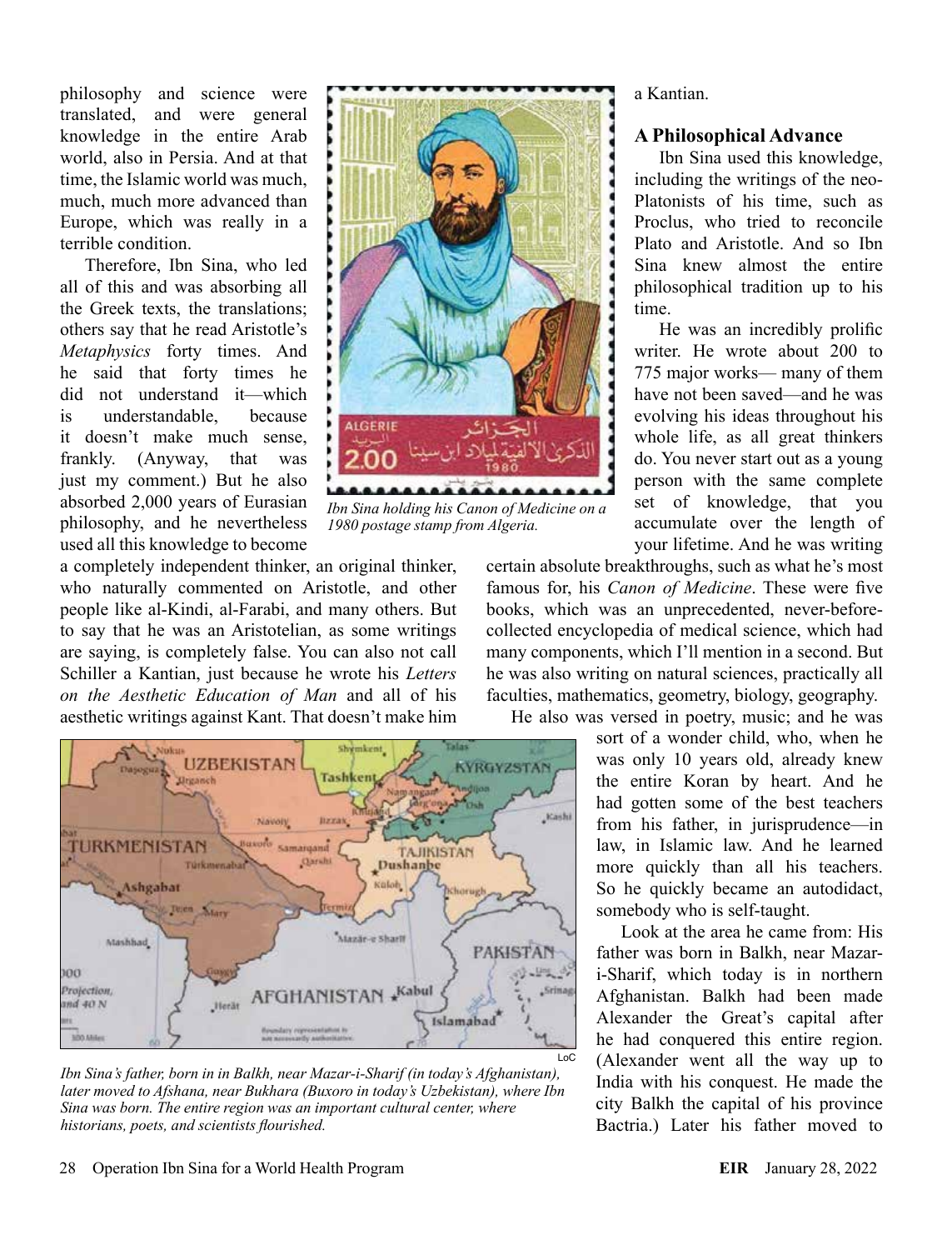Afshana, which is near Bukhara, which is today in Uzbekistan, where his mother came from. It was a very important cultural center, where many historians, poets, scientists of all categories were also gathered. His family was extremely educated, including his mother, and so he had an incredibly rich environment.

You can read all of that in his autobiography, which Ibn Sina dictated to his student, Abu 'Ubayd al-Juzjani. We have much more to do, to study this history. I want to invite all of you to engage yourself with us in these studies, because nowadays people look at Afghanistan and Central Asia as a region of terrible crisis. But this region, known as Bactria, was once known as the

"Land of the Thousand Cities." This was in the time of Classical Greece, and it has an incredibly rich history, about which people in the West know almost nothing.

That is one of the reasons why people have such a hard time to understand that you cannot go into Afghanistan and try to impose Western democracy—which is a whole farce by itself, but that's for another discussion—but that you cannot impose a culture on a culture which has its own very, very clear, cultural roots in poetry and science.

So, one of the aims of Operation Ibn Sina is to make known to the world the incredibly important contribution to universal history, to our own contemporaries and future generations. We want to

build a completely new paradigm, where a dialogue of cultures—among all the nations and all cultures—is an equal partnership, where each contributes the best tradition of their own history and relates to the best tradition of the other, because that is the only basis for a world living in peace and harmonious development.

#### **On the Soul**

Let me start with the most important works he wrote about metaphysics. He wrote about the healing of the soul. Ibn Sina had the idea that what philosophy does for the mind—namely, healing it—medicine does for the body. What he does in his metaphysical treatise is a discussion of the immortality of the soul.

That was a question which concerned practically all philosophers of ancient times. What is the soul? Do people have immortal souls? Does the soul die together with the body? Do people have individual souls? Do they partake in a world soul? And this was a very basic question, and it's quite amazing that nowadays, I have found very little concern among people, old and also young, to discuss about the soul and the beauty of the soul. Even so, I think that that is, actually, the most important, because the soul is where our identity is located.

Now, if you look at the discussion before Ibn Sina on that issue, Aristotle saw the soul as an entelechy,



*Ibn Sina, the philosopher, on a postage stamp from Iran.*

something like an organic body, that has the potential to live, and therefore is becoming the most perfect of its possible being. But it's not separated from the body, and therefore, when the body dies, the soul also vanishes. Now, Plato, on the other side,

which is basically that the aim of the soul is the perfection of

thought that you not only have the human soul; the world has a soul, the Earth, the animals, plants—all have souls. And [that] they have to fight their whole life between the intellect—that the soul strives to become more and more spiritual—and the senses, because the soul participates in both; the soul is in motion, that is, a self-moving process, and therefore, it is immortal and

indestructible. And it is the soul that breathes life into the body, and death is the separation of the soul from the body.

In the *Phaedo*, one of Plato's dialogues, he develops the idea that the soul exists before birth, and when a baby is born, in the birth the soul attaches itself to the body, and then it continues to exist after death. Now for Plotinus, who was a neo-Platonic philosopher who died 270 A.D., the birth is the moment where the soul separates itself from the universal pre-existing soul and is individuated in this particular person. During the entire lifetime, the soul has to struggle, to either fall into the indulgences of the sensuous pleasure, or rise to the level of philosophy and intellect and never be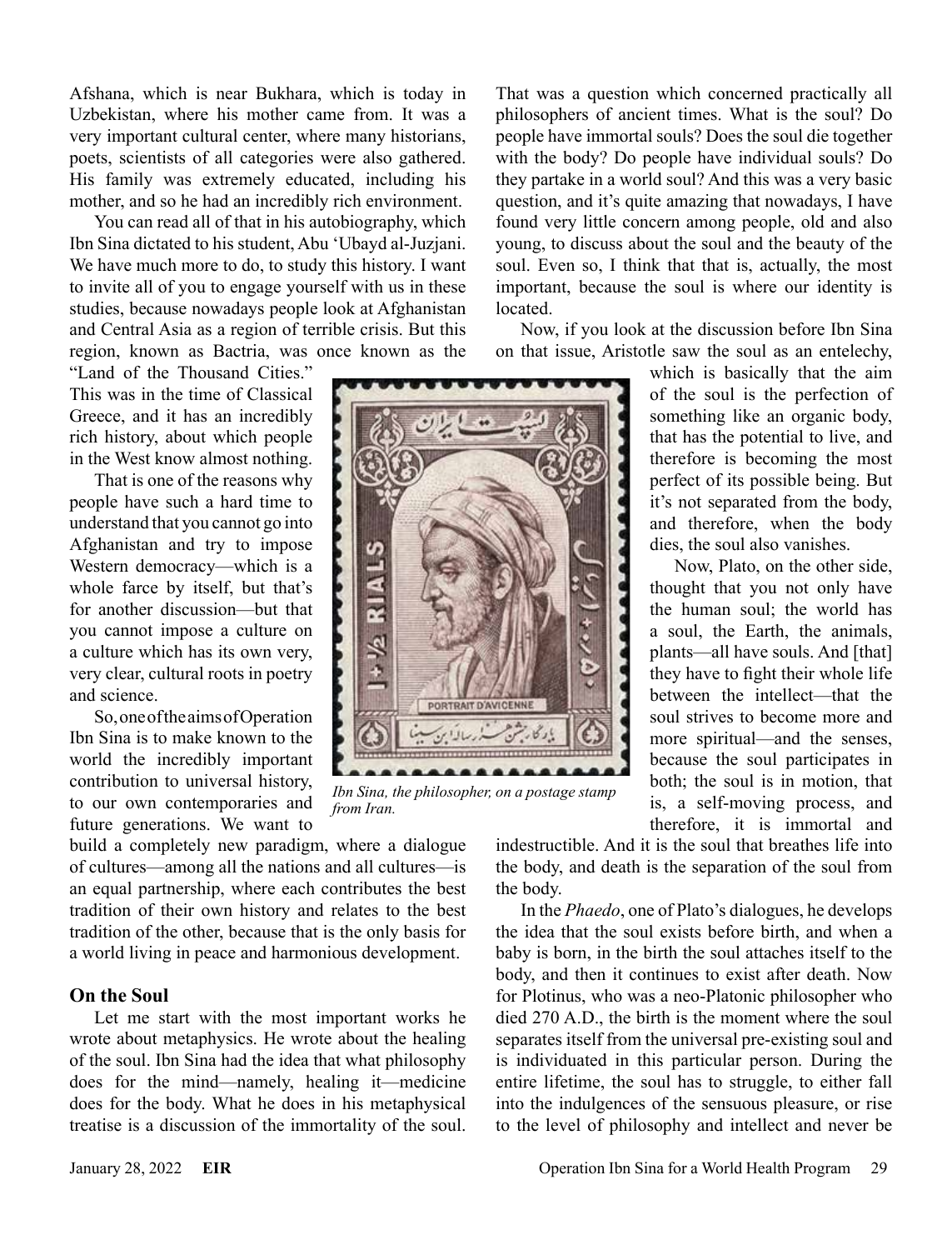dragged down to the material world.

#### **A Thought Experiment**

Ibn Sina discusses the soul and the selfconsciousness of the individual, and he uses a very fascinating thought experiment to come close to this idea. It's called the image of the "floating man," or the "flying man."

He says: You have to imagine a fully adult man, about 30 years old, who all of a sudden plunges from nowhere into full adulthood. He has no memory of his history, he doesn't remember his childhood or anything else, he's just all of a sudden there. He's suddenly in an empty room, floating, not touching the ground, and not touching the walls, just floating in the air. The room temperature is about the temperature of his body, so he doesn't have a sensuous experience through his skin. His legs and arms are stretched out, so he has no sense of touch, like the feet or the hands touching, they are all stretched out; he has no sensation of touching. His eyes are blindfolded, he has no sight. His ears are covered, he has no hearing. He doesn't smell anything nor taste. So he is floating there in mid-air, in total sensory deprivation.

And then Ibn Sina asks the question: Is this man aware of himself? Now, he basically comes to the conclusion that such an adult man, who has fully his intellectual faculty but is divorced from his senses, would absolutely have a sense of his self. And because it is opposite and is separated from the senses, it means the soul is not depending on material conditions.

Now, with this thought experiment, he tried to solve the century-old question, "What is the soul? And does the soul have an existence separate from the body?" And his answer is definitely, "yes." This man would have a sense of self. He would not be dependent on any sensory experience. His soul exists separate from the body, and naturally, such a soul, being immaterial, survives after his death.

He says in the *Metaphysics*: "Now, it is the cognitive power of the soul that it thinks, and further, that it reflects on its own thinking in a reflective way, and that it thinks again over this second order of thinking reflectively, and through this, accumulates relations to others. It builds so in one object, different conditions, namely proportions, which, according to their power, have no end. Thus, it is necessary that these mental forms of knowing, which follow upon each other, have no last link, literally no stand-still, with the necessary result that one progresses continually without end."

That describes a self-consciousness about one's own self-conscious thought process. Operation Ibn Sina comes from an idea of an image of man, in which each human being has this idea of being a creative person and having an absolute value.

#### **For All of Mankind**

Therefore, when we say we want to solve this greatest humanitarian crisis in Afghanistan and start with a modern health system, what do we have to do? And why is Ibn Sina the absolute appropriate person to start this effort with?

As the Chinese have demonstrated in Wuhan two years ago, when they had the first cases of COVID-19 in Wuhan, they closed down the city of 15 million people and the entire province around it and put everybody in absolute quarantine. And then they did all the other things—contact tracing, isolation; and they, contrary to the governments in the West, which could not make up their mind, should they put people in isolation, should they not? And then because people didn't like it, because of their liberal values, they did not. And now you look at the situation where, in the United States, 900,000 people have died. In Germany alone, 115,000 people have died.

In China, not even 5,000 people have died in a population that is more than four times bigger than that of the United States and more than twelve times bigger than that of Germany. So, which policy was used and what was the most effective measure against pandemic? Quarantine.

Now, who first developed the concept of quarantine? It was introduced the first time by Ibn Sina. He realized that a 40-day period of isolation is the best method to stop the spread of infections.

Now, let's see the film clip of Ibn Sina and COVID-19. It's from a 1956 film, now being circulated from Uzbekistan, with English subtitles.

#### **Ibn Sina Speaks to Us**

*The following is the transcript of the film clip presented to the conference audience. The film begins, in English:* 

COVID-19 represents one of the greatest challenges mankind has faced in the 21st century. Over 10 centuries ago, the father of modern medicine and polymath, Ibn Sina, unlocked the nature of epidemics. He discussed this in his seminal book, *The Canon of Medicine*. Once,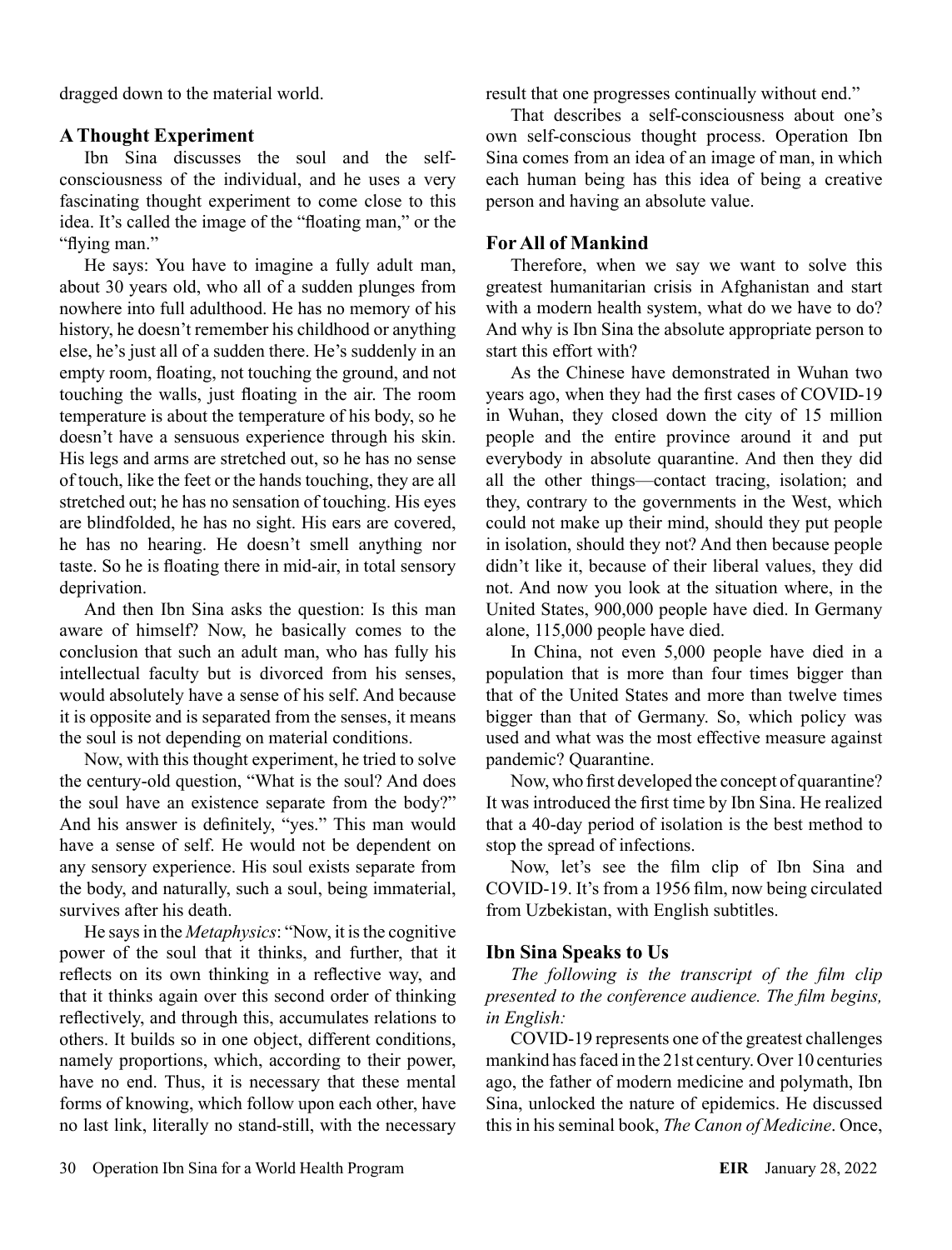Ibn Sina, who was born in Bukhara, visited another polymath named al-Biruni at his Urganch academy in Khwarezm.

*We then see scenes from the 1956 film, with English subtitles.*

**Ibn Sina:** Assalamu Alaikum.

**Guard:** Wa Alaikum Salam.

**Ibn Sina:** Where is the Academy of the respected al-Biruni?

**Guard:** The great scholar al-Biruni lives over there.

**Ibn Sina:** Thank you.

**Al-Biruni:** Who is this?

**Ibn Sina:** I am Ibn Sina.

**Al-Biruni:** Ibn Sina! I've been wanting to meet you. Welcome!

**Ibn Sina:** Dear Biruni, first of all we need to wash our hands with vinegar and change our clothes.

**Al-Biruni:** Is that the new practice? From which country is that?

**Ibn Sina:** Where infectious diseases are spreading and killing people, we need to follow this practice.

**Al-Biruni:** Welcome. Let's do it then. Come in. Respected Ibn Sina, tell us. Can we fight the epidemic with the help of science?

**Ibn Sina:** Yes, we can. First of all, we have to calm the people down. They should not be afraid.

**Academic:** Panic is the worst reaction.

**Ibn Sina:** Exactly, the plague is a disease that spreads from human to human through small agents. It spreads when people touch each other. This disease can also spread through the hair, clothes, and surfaces. That is why people should not gather in big numbers. You must also stay away from sick people. For some time we need to close bazaars and mosques. People can pray at home for a while.

**Academic:** Closing mosques? Stopping prayers? Some people will not like it.

*The scene shifts to an outdoor bazaar.*

**Man on horseback:** People! Practice physical distance from each other, the disease spreads from person to person. Leave the bazaar. Food sellers should send the food to the houses and not sell in the bazaar. This is the advice of Ibn Sina. Clean your coins with vinegar.

**Town criers:** People! Don't panic, stay home. Take



Film, *The Physician*

*Pictured here is Ibn Sina teaching. In the 15th Century, Marsilio Ficino, leader of the Platonic Academy in Florence, was fascinated with Ibn Sina.*

care of those who are sick, wash your hands with vinegar. Sick people should be kept in separate rooms.

People! Don't gather in one place. One sick person can infect 100 others. Gathering in the mosques should be avoided. Please pray at home. This is the advice of Ibn Sina. We can fight the infection.

*The old film ends, and the message is displayed:*  Stay Inspired. Stay Safe. Stay Connected.

#### **Let Us Know What Was Known**

So that thought, the message of Ibn Sina, came to many people. It is worthwhile to reflect at this point. Today, we have all these demonstrations of anti-vaxxers, of people who refuse to be isolated, or quarantined, and have all kinds of conspiracy theories about the pandemic. And I think it is worthwhile at this point to reflect what an incredible breakthrough it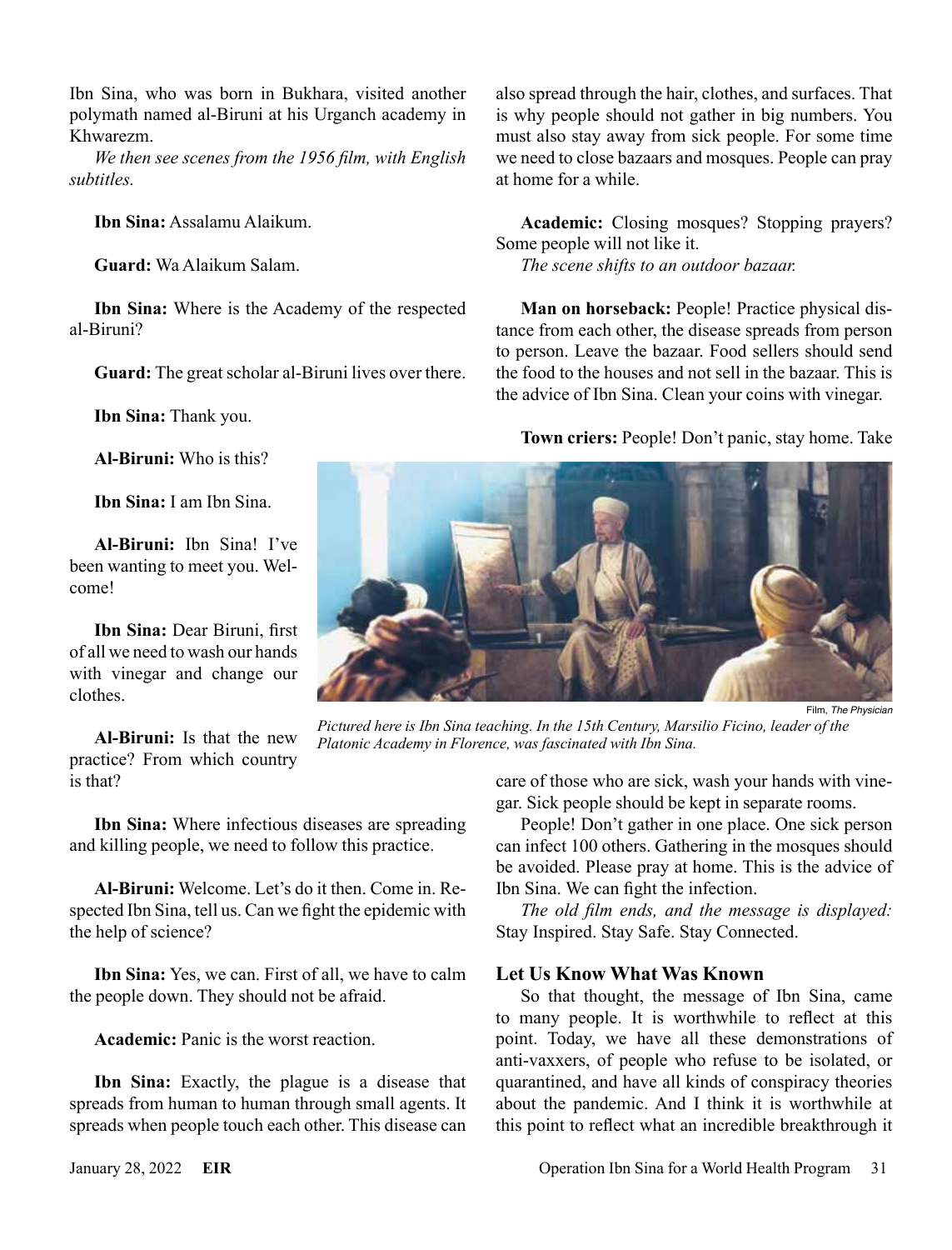

Tashkent Film Studio

*Clips from a 1956 Soviet Central Asian film, featuring Ibn Sina and his far-sighted advice on how to fight epidemics by, among other means, quarantine.*

meant to have modern medicine. And Ibn Sina is the person who shows the difference between a scientific approach to medicine and the previous, completely superstitious ideas about medical treatments.

The five books of his *Canon of Medicine*, which was the standard work in Europe for medicine, discussed in detail the anatomy of the body, the functions of different organs, the connection between muscles, the nervous system and the psyche. He developed a whole categorization and list of different diseases and treatments; he listed medicines. The work incorporated the knowledge of Hippocrates and Galen, but Ibn Sina added to that several fundamental breakthroughs; quarantine is just one of them.

For example, he recognized that infections spread through tiny, invisible particles, among other things,

through contaminated water and soil. He for the first time treated life-threatening diseases with the help of anesthesia, and he had a knowledge about treating cancer in the early stages. He knew that it was important to remove all affected tissues. He developed a diagnostic method for diabetes, by measuring the sugar in the urine. He, in his treatments, emphasized the need to have attention in the patient to the age, the body type, the emotional state, eating habits, lifestyle, movement. He even discussed the effect of the seasons on the body—what is the impact if the air is cold and dry, or warm and wet.

Tashkent Film Studio

In the *Canon of Medicine* he listed about 760 medicines. And he also emphasized to never use an unused drug, but to first test it on animals and individual human beings, before you put it into



Tashkent Film Studio

*To minimize disease transmission, Ibn Sina advised avoiding crowds, frequent hand-washing, and the sanitizing of coins, which circulate among many hands.*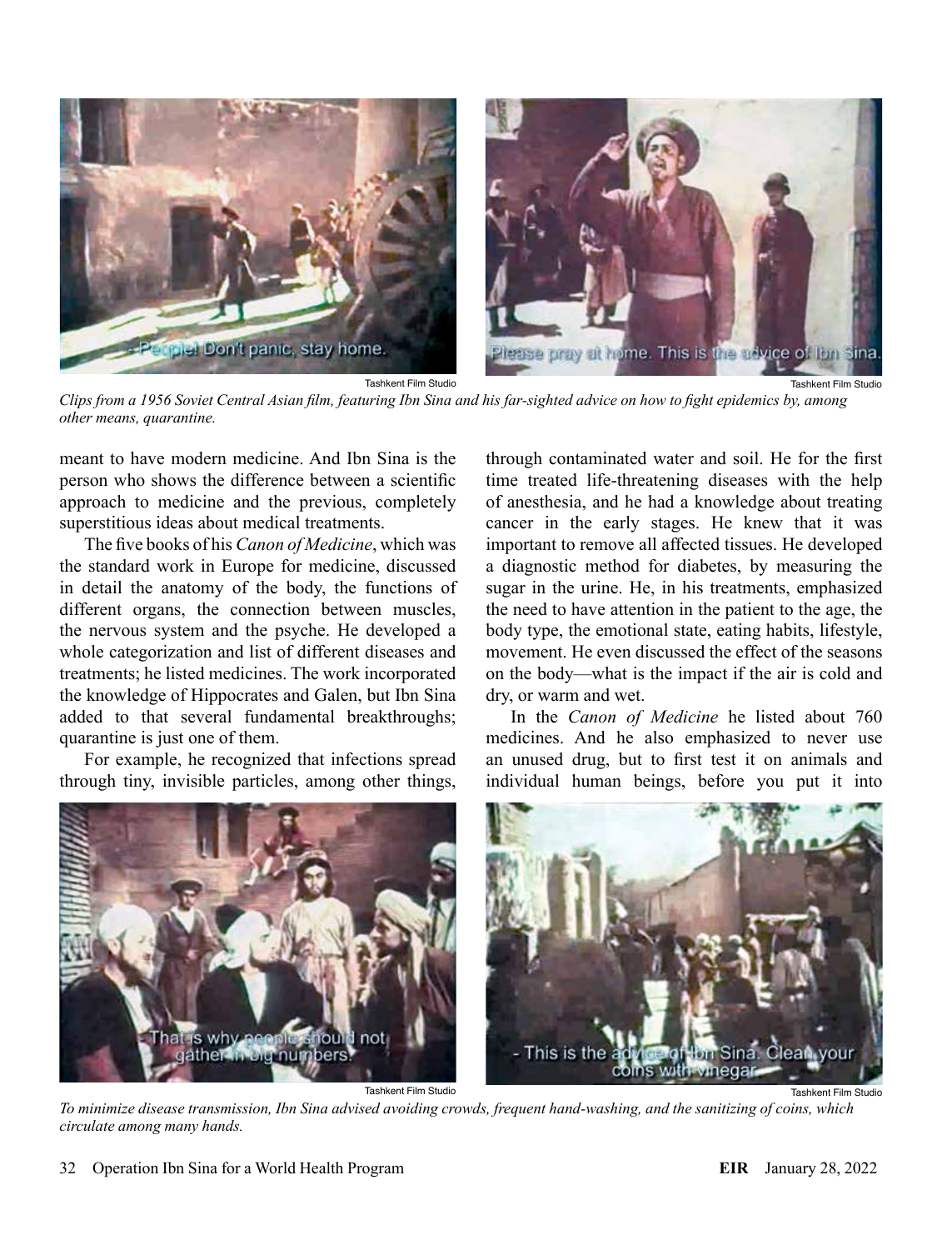general use. He was absolutely aware of the relation of emotions and the physical condition of the person. He discussed how music has an effect on the physical and psychological condition of the patient. So, that was a very rich compendium, which never existed before in this form. And therefore it was quite correct that already in the Middle Ages, he was called the father of modern medicine. And he shaped the medical science both in the Orient and in the Occident.

But Ibn Sina said medicine is one of the easy sciences. So it was for him the easiest part and just one of the many sciences which he pursued.

#### **To Metaphysics**

Now, coming back to the most profound aspect, his development of metaphysics: Metaphysics goes back to the Greek origin of the word, *meta ta physica*, which literally means that which comes after physics, or what is above physics. Metaphysics as the first philosophy, or as it also is called, as an ontology, which discusses the question of being as such, *esse*, "being," "existence."

The issues which concerned all philosophers from the earliest time, especially the ancient Greeks, to the present time, were such fundamental questions: Why do we exist? Why does anything exist at all? When did existence start? Was it eternally there?

Well, obviously, the different philosophers and schools gave very different answers, and it was a continuous struggle of ideas about this question of, is the universe the only one? When did it start? And obviously all these metaphysical questions became extremely important for physics, beyond the metaphysics, to ask the right questions, to formulate adequate hypotheses leading to fundamental scientific breakthroughs, or not. One can actually trace progress in science to one specific philosophical tradition, because it lent itself to ask the adequate hypothesis, and that is a very important question. And, my late husband, Lyndon LaRouche, has done more than anybody in the history of philosophy and science to answer that question. Now that's a subject for another time.

These philosophical questions were there before natural science was developed, and Ibn Sina developed a new conception, which did not exist in Aristotle and the followers of Aristotle, which are quite the Peripatetics, nor in Plato and the neo-Platonists after him. This conception is what he calls the necessary existent. He maintains that there is only one unique being, that all which exists is in a necessary way, that this unique being is the only one which exists out of itself. Everything else is also necessary, but it does not exist out of itself, but it is caused in a necessary way by this first principle. He calls these other nonself-subsisting existences contingent. It is the creative principle, the necessary existent, that is above all creation, that can never create a second existence that belongs to the same level of existence as itself. It is the ultimate cause which precedes all which is only contingently possible.

Now to make that concrete, you and I, we are obviously not a necessary existent, but we are contingent, because we need a cause. And that cause was essentially our parents who got married and had love, and then finally, we were caused by this, but we are not without a cause.

So he says since everything has a cause, what is behind this cause? Another cause. And behind that cause, still another cause, and so forth and so on. Behind this seemingly endless cycle of cause and effect, there must be one final cause, which must define the rational order in the universe. And if there is one cause which effectuates all others, then that cause must be of a higher reality than all of its effects.

#### **On Creation**

Ibn Sina comes through his philosophical reflection to the conclusion, that the creation never "began," because the world exists in eternity; because if there is such a necessary existent, that which exists only through the power of its nature, then it does not exist either by accident or in a contingent form. Rather the unique characteristic of the necessary existent, is that it is perfect. It is unlimited goodness. It is selfless benevolence. By bringing the world into existence, it emanates its goodness and love. Therefore, this highest form of being does not start to create at a particular point in time, because it is the infinite goodness. It does not hold back until a certain point in time, where it starts to create. It is unchangeable. It is not a potentiality, which then decides to start to create the process of creation.

Ibn Sina says it does not make sense that this highest being is first inactive, and then decides suddenly to start its creative activity. For such a possibility, there is no reason, because the necessary existent is the only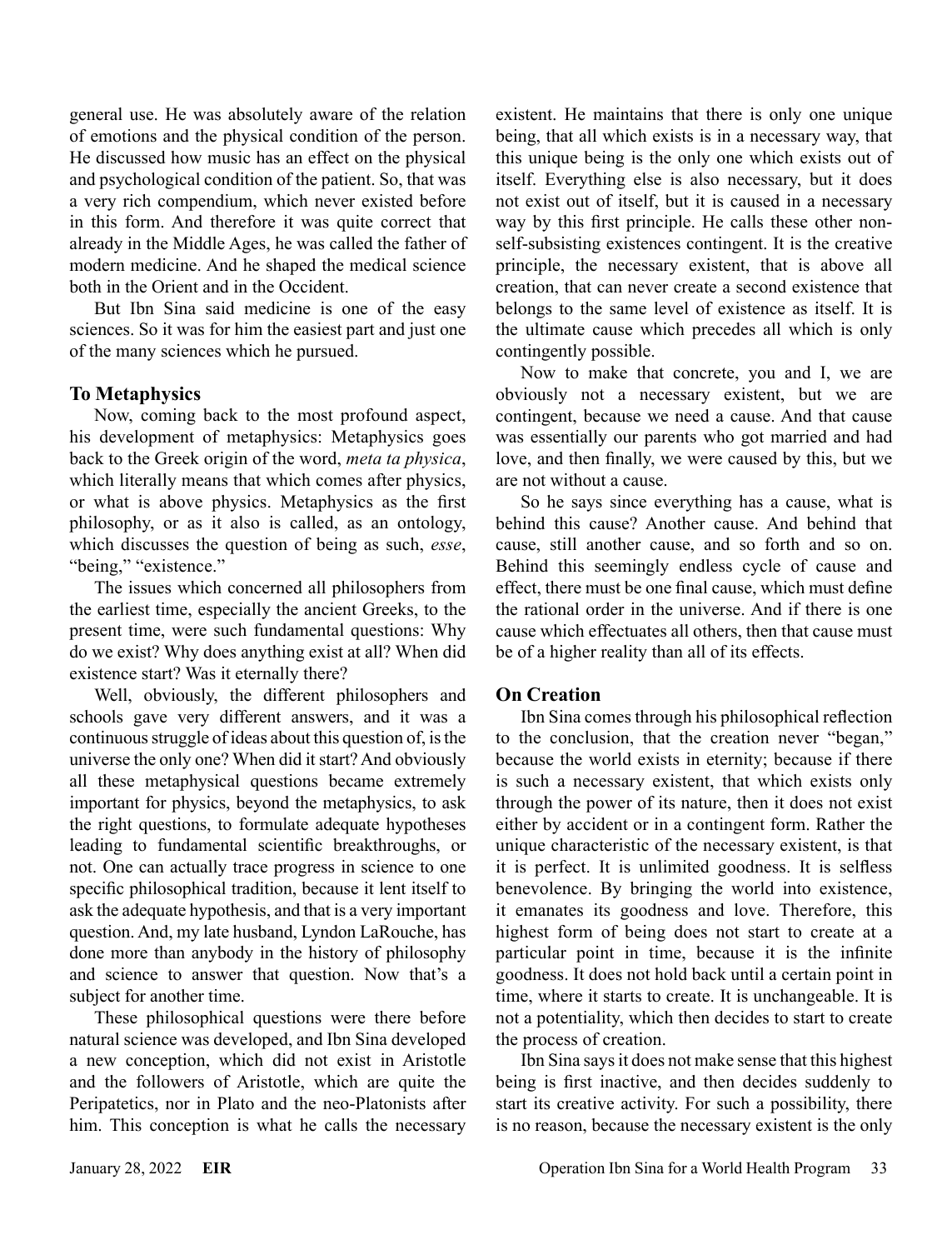existent and is also unchangeable. So what would be the reason for it all of a sudden to start its creative activity? It also does not make sense to assume that the necessary existent was there before the Creation, because that would assume that it is only temporary, while it is outside of all time. Therefore, in his view, the world is there in eternity, a continuous revelation of the goodness and charity of the Creator, of Allah.

The necessary existent, as the first existing, cannot be a multitude. It is simple and it is not material. It is entirely mental, intellectual, spiritual, as the movement principle. And Allah does not create all the lower forms of existence. He creates the higher forms of intelligences, who then create other intelligence, who in turn create further intelligence, describing a progression to lower levels of completeness, the further they become distant from the first course. Nevertheless, God is present in all forms of creation, either directly, as in the creation of the first intelligence, or indirectly as in all other creations.

Evil does exist, but it is not in the intention of the Creator. Evil is a lack of something, and the individual has the free will to act in a responsible way to shape his own destiny and future.

This creation theory is what is fundamentally new in the metaphysics of Ibn Sina, and it is very different from Aristotle, and also the neo-Platonics, because it implies that God has transferred His power of Creation to his creatures, namely mankind. And this is the main reason why Ibn Sina, an Islamic philosopher, was accepted so widely in the thinking of many European medieval thinkers, while he was fought by some of the Islamic philosophers, such as al-Ghazali and Averroes (ibn Rushd). But in Europe, where his works were immediately translated in the 12th Century into Spanish, into Latin, such important philosophers as Thomas of Aquinas, who quoted Avicenna, as he was called now in Europe, 400 times in his works, and also Albertus Magnus, and in the translation schools of Toledo in Spain, as well as in the era of Frederick II Hohenstaufen in Sicily, and the Church fathers found his philosophy in great affinity with Augustine.

#### **And in Europe**

The French philosopher and historian Etienne Gilson, who lived from 1884 to 1978, even coined the notion of *l'augustinisme avicennisant*. Now this is very fascinating, because Augustine, who lived from 354 to 430 A.D., who is one of the founders of a specific Christian tradition in Europe, had insisted that there is no contradiction between faith and knowledge, as compared to those people who say that only the Revelation, faith, is what counts, and it's completely separate from knowledge. And what Augustine cited as the proof that there is no such contradiction between faith and knowledge, he pointed to Plato, who lived from 428 to 384 B.C., that he already found—almost four centuries before Christ came on Earth with the Revelation and Christianity—came to the same conclusions about the creation of the universe, the nature of man, and therefore, one could arrive both through revelation, as well as through philosophy and knowledge, to the same conclusion.

This is a very important tradition, because it is that which makes reason possible, and that is what many great philosophers and scientists found, like Kepler, who was an absolutely religious person; Nicolaus of Cusa being another obvious one, and many others, as compared to those people who insisted you have to be an absolute materialist to come to these conclusions.

Now, William of Auxerre, who lived in the 13th Century, who was a magister of theology in Paris, was a typical representative of this Augustinian Avicennism. He was very much focused on this idea of God's revelations expressed through Avicenna's speculations about the active intellect through which the process of creation continues. In other words, not a god who creates the world and then becomes passive, but that it is the continuous intervention of the active intellect, which keeps driving the process of Creation forward.

Now it's very fascinating that Dante Alighieri (1265-1321), the founder of the Italian language, who's 700th birthday we celebrated last year, in one of his beautiful writings, the *Convivio* (the *Banquet)*, lets Avicenna speak extensively. And in his *Commedia*, according to the Dante expert Rudolf Palgen, Dante has given the cosmos of Avicenna a poetical existence. And according to this expert, the whole conception of the *Commedia* is a completely extraordinary poetic composition, which reflects the fascination with the idea of a heavenly active intelligence. The damned in the Inferno, in Hell, are those who have lost *il ben del intelletto*, the asset of intellect, which is higher than the understanding, the separation of senses, understanding, reason. It is this higher asset of intellect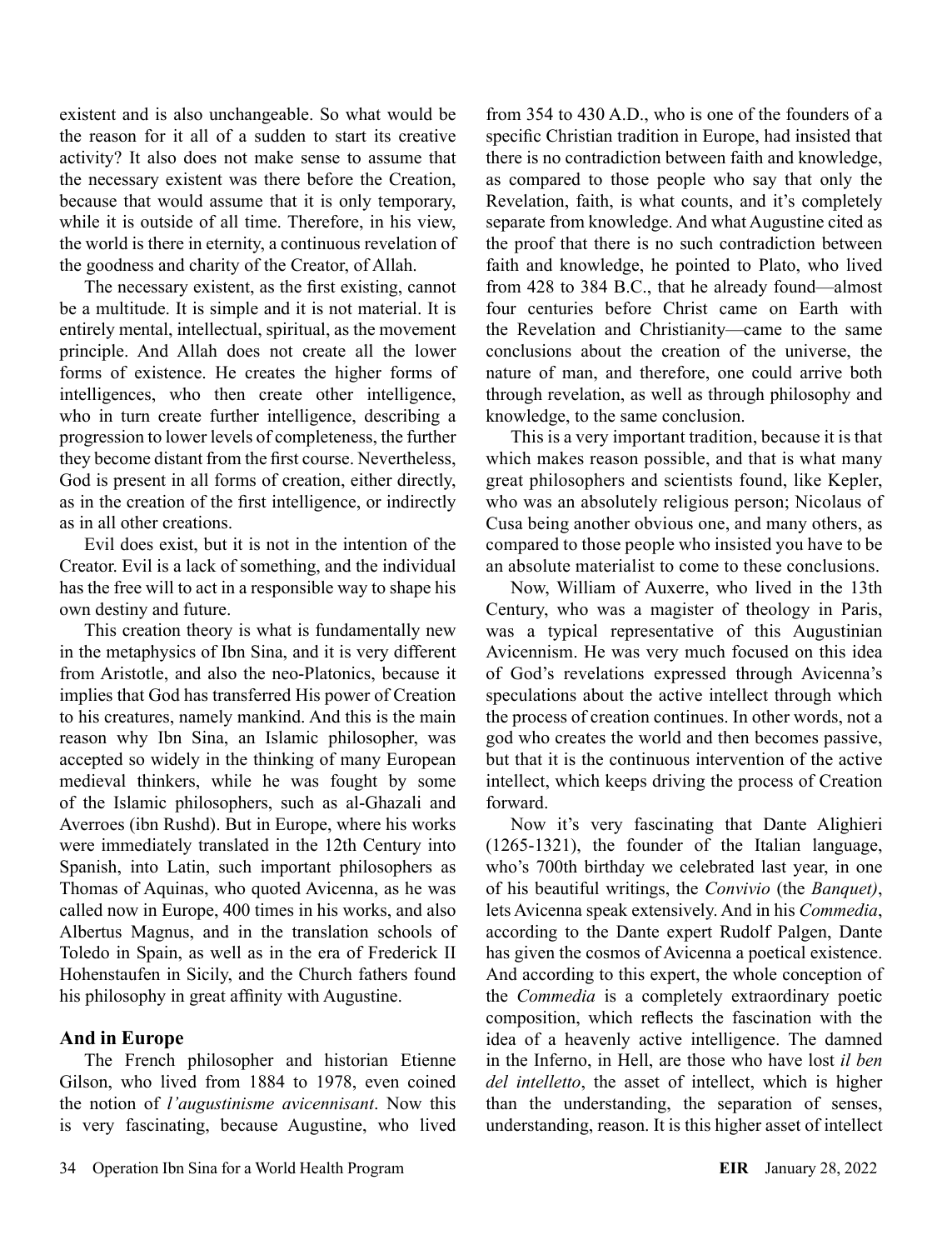which is what the people in Hell lost. They may still have understanding, because evil people can still have understanding, but they are in Hell, because they lost exactly that highest quality of the creative mentation, as you would call it nowadays.

#### **The Golden Renaissance**

Another one who was absolutely fascinated with Avicenna was Marsilio Ficino, who was one of the Platonic teachers at the Platonic Academy in Florence, which obviously played a decisive role in the Italian Renaissance. And this was what revived Plato, who was lost for 1700 years in Europe, and which was brought back to Italy by Nicholas of Cusa and his friends from the Greek Orthodox Church when they came to the Council of Florence. So this Ficino called Avicenna "the divine." Now, before that, Nicholas of Cusa himself quotes Avicenna throughout his works. In one of his earliest sermons, the sermon number two, he quotes Avicenna. Then in the *Docta Ignorantia* in the second book, and also in *Apologia Doctae Ignorantiae*, which is the *Defense of the Learned Ignorance*, he quoted Avicenna in a very, very positive way all the time.

And if you ever go to Bernkastel-Kues, which I can only advise you to do, and when you are lucky, I will take you there for a tour, then you will see that he had in his library a lot of Avicenna's writings in his possession, and he admired Avicenna very, very much.

Now, Nicholas agreed with Thomas of Aquinas and his reflections on Avicenna, that the human mind comprehends the transcendental notion of being before the concretization of individual things as such. In other words, that the mind has a sense of grasping the essence, the being, before grasping concrete matters as such.

Now, Nicholas, in *De Pace Fidei*, about peace in religion, one of his beautiful Platonic dialogues, about how to have a dialogue among the different religions to arrive at peace, he made a reference to Avicenna, which is very important, namely that Avicenna, when he talked about the happiness people will experience in Paradise is spirituality. The happiness one finds in the knowledge of God and truth, and not the Earthly joys—some commentators, also of the Koran, had emphasized—obviously is a much higher conception about what happiness represents.

Now, Cusa's conception of man is as an instrument of God, being the instrument of God by continuously carrying on the process of creation through the creativity of man. This is expressed in Cusa's notions of *imago viva Dei*, "the living image of God," and the *vis creativa*, "the creative power," which is inherent in every human being. These ideas are clearly in affinity with Avicenna's necessary existent, as the first eternal cause, and the continuous effecting of that principle through the active intellect.

### **God Continues His Creation**

Well, what a fantastic idea is this, that God continues his creation through man! And what a tremendous responsibility that puts on everybody's shoulders.

Ibn Sina had a clear conception about the eternity of the world, and the eternity of the principle of creation. And it is not the often-misunderstood idea of the Christian fundamentalist creationists, who completely oppose modern science, because it seems to contradict Revelation. For Ibn Sina, the process of creation did not start at one point, because that would have meant a sudden change in God's nature. But since the character of the highest being is pure goodness, it is part of the essence of continuously creating other beings, *Seiende* in German. If it, this highest being, would have all of a sudden started to create, there would have been a change in its nature and that is excluded by definition, because then it would not be the highest being.

Interestingly, Thomas of Aquinas did think that the eternity of creation was compatible with the divine freedom. God could have decided to create the world from eternity, and that basically would solve the problem of being in contradiction to the revelation that God created the world in seven days and that it had a beginning, because if God decides to create the world from eternity, then that resolves the supposed conflict that there was a beginning of creation.

Before Ibn Sina there was a Christian philosopher in the 9th Century, with the name of John Scotus Eriugena, who in his writings, who unfortunately became very little known during his lifetime, basically had a similar approach, and when later philosophers tried to refer to him, he was condemned by Pope Honorius III, as a heretic. So, there was no significant influence on the thinkers who followed.

So that, in a certain sense, was a development in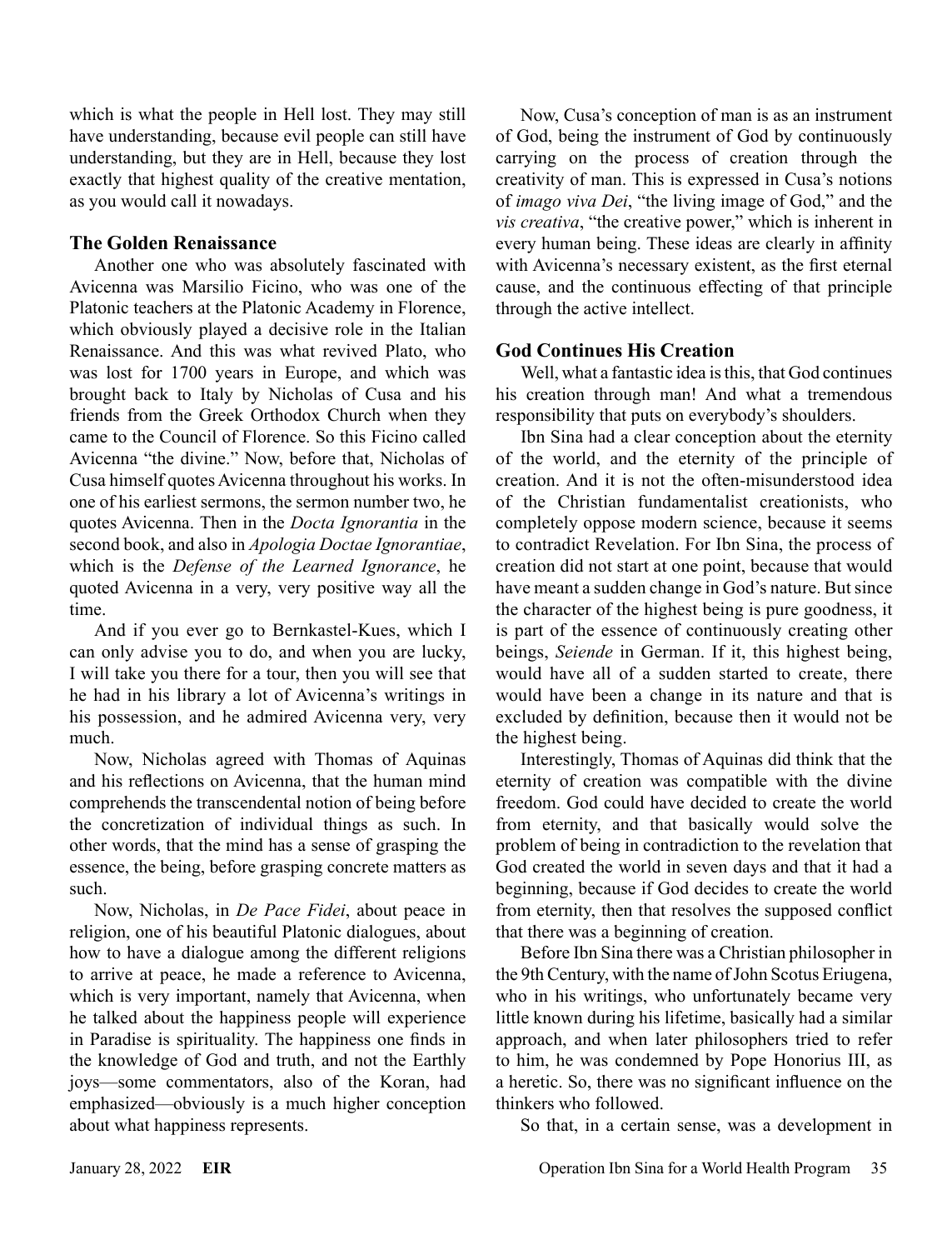

*The James Webb Space Telescope (JWST) will allow us to see the Universe before our world came into being. Here it is at the Northrop Grumman facility in California, with its mirror array fully extended (left); and being folded up to fit into the launch rocket (right).*

the same direction, but it didn't have an influence, so it is all the more amazing that Avicenna was absorbed practically without ever having been condemned by the Church. There were counter-arguments against aspects of his philosophy, yes, but he was never really condemned as a heretic or anything like that. So one can definitely say that Avicenna not only revolutionized medical science for Europe for many centuries, but he also laid the foundation for a new metaphysics in the **West**.

But in the evolution of human knowledge, especially in light of modern science, what did metaphysics contribute to the advancement of man's conception of the universe? What does all of this talk about the necessary existent have as relevance for us today?

On Christmas last year, on December 25th which just passed, there was the successful launch of the James Webb Space Telescope, which will be fully operational in June of this year, and on January 8th, just a week ago, it swung the last three of 18 hexagonal mirror segments into position, locking them together into a 6.5-meter-wide "cosmic eye." It is supposed to reach its final location, a gravitationally stable point in space known as the L-2 point, on January 23rd, eight days from now. The telescope will look back in time as much as 13.5 billion years. It will study astronomical phenomena, such as the most distant galaxies in our universe. *And what will it find out?*

And now please show the [clip](https://www.youtube.com/watch?v=7bz03OnyD2A) of "29 Days on the Edge" by NASA/JWST.

#### **The James Webb Space Telescope**

*The following is an edited transcript of excerpts from that NASA program.*

**Narrator:** This is a science mission on par with the Apollo missions, Space Shuttle, International Space Station and Hubble missions. For nearly two decades, thousands of people around the world, many spending their entire careers, built the James Webb Space Telescope. It all comes down to this.

#### **From the Scientists and Engineers**

Once we launch the James Webb Space Telescope, there are no second chances. We have 300 single-pointfailure items, and they all have to work right. When you're a million miles away from the Earth, you can't send someone to fix it. We've never put a telescope this large in space. We want to see distant parts of the universe humans have never seen before, looking back in time, almost 14 billion years to see the first galaxies that formed after the Big Bang. And we want to search for the building blocks of life in the atmospheres of planets orbiting distant stars. To unfold the history of the universe, we must first unfold this telescope.

This the largest primary mirror, the largest sunshield and the most powerful space telescope ever built, and yet this large telescope needs to fit inside a 5.4-meterdiameter rocket fairing. That's the largest fairing size available on any rocket, and it's the fairing size on our ride to space. The Ariane 5 provided by the European Space Agency is one of the world's most powerful rockets. To cheat the fairing size limit, we build Webb to fold, like origami, to fit inside the rocket fairing. And this brings us to our most challenging part of this mission, unfolding it in space.

Think of what you're doing. You're taking this extraordinarily delicate, precise, state-of-the-art scientific instrument, you're slapping it on a rocket.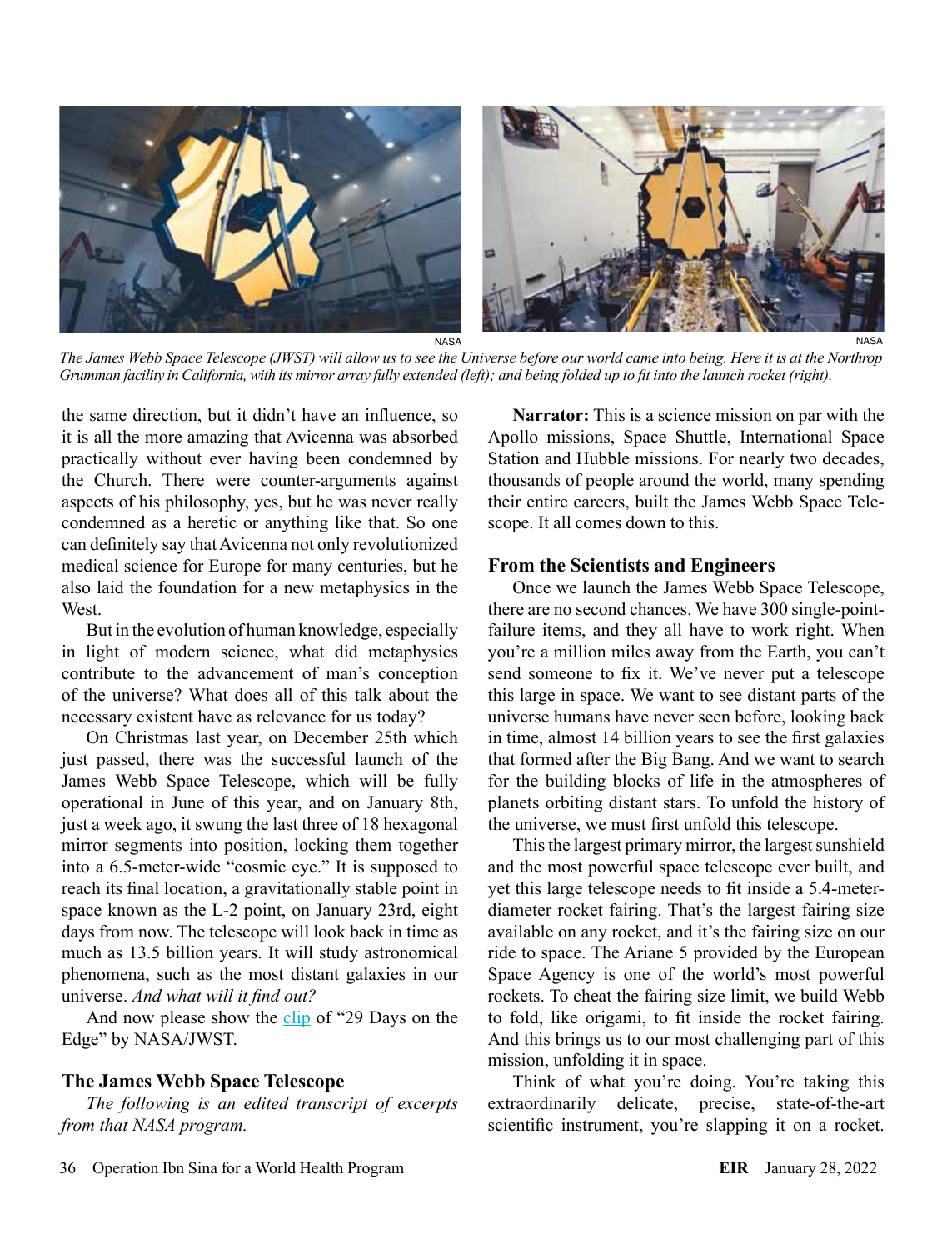

*The JWST may get us closer to understanding the Necessary Existent of Ibn Sina. Artist's drawings show at Day 7 (left), the two pink arms have been lowered that hold the five heat shield membranes to keep the mirror cool; and at Day 11 (right), the heat shielding is deployed. The mirror's hexagons are assembled when the telescope reaches its destination.*

For the next eight minutes, the explosion from that rocket is following you into outer space, vibrating, shaking you. Everything that goes into outer space has to live through this environment and work once it gets there—without having someone come to fix it.

This mission is squarely in new spacecraft territory. Webb is the perfect example of science desire driving engineering capability to new frontiers. Webb's unique design was born from recent engineering to accomplish its science goals. Shortly after launch, we unfold Webb's solar panel for power and our high-gain antenna for communication. About 12 hours later, we have an important engine firing that sends Webb on the proper course towards its orbital destination about a million miles away.

That's where Webb will do its science. Webb will be moving so fast it passes the Moon's orbit in one and a half days, half the time it took Apollo astronauts to reach lunar orbit. We have these huge iconic gold segmented mirrors that will help us deliver amazing new images from the cosmos. But in some ways, the sunshield is a lot more complicated, and it's just as essential. Without it, nothing works.

The sunshield shades the telescope from the heat of the Sun, Earth and Moon. The concept is simple, but there is nothing simple about the design or operation, especially when you get to space. One sunshield assembly includes 140 release mechanisms, approximately 70 hinge assemblies, 8 deployment motors, bearings, springs, gears, about 400 pulleys, and 90 cables, totaling 1312 feet—all this just to keep the sunshield under control as it unfolds.

With the sunshield fully deployed, we start setting

up the optics. First, the secondary mirror is extended and locked into place, and a special radiator behind Webb is extended, which helps further lower the temperature of the science instruments. Finally, we open the primary mirror's wings and lock them in place. With that done, Webb is in its final configuration. But we're not done yet. After 47 deployments and accomplishing the hardest spacecraft unfolding NASA has ever done, Webb still won't be ready for science. While the instruments cool, we'll control motors behind each of Webb's 18 mirror segments, secondary mirror and in the fine steering mirror located inside the center of the primary mirror, we'll precisely align the mirror segments to form a perfect mirror. Then, Webb will be ready to explore the cosmos.

*After the conclusion of the NASA film, Helga Zepp-LaRouche resumes.*

#### **Seeing What Man Has Never Seen Before**

This space telescope will be in place by June, and then we will find out what happened in the last almost 14 billion years. And we will find out, is the theory of the Big Bang going to be confirmed? Was that the moment that the universe sprang out of nothingness, or was there something before?

It is clear that the universe is expanding. So if you go back in time, and that will be possible with this telescope, it will become smaller and smaller, and maybe shrink to a point, as the theory of the Big Bang says, which supposedly happened 13.8 billion years ago. Maybe it existed before that. Maybe the universe contracted before the Big Bang, until it reached this point, until matter was unimaginably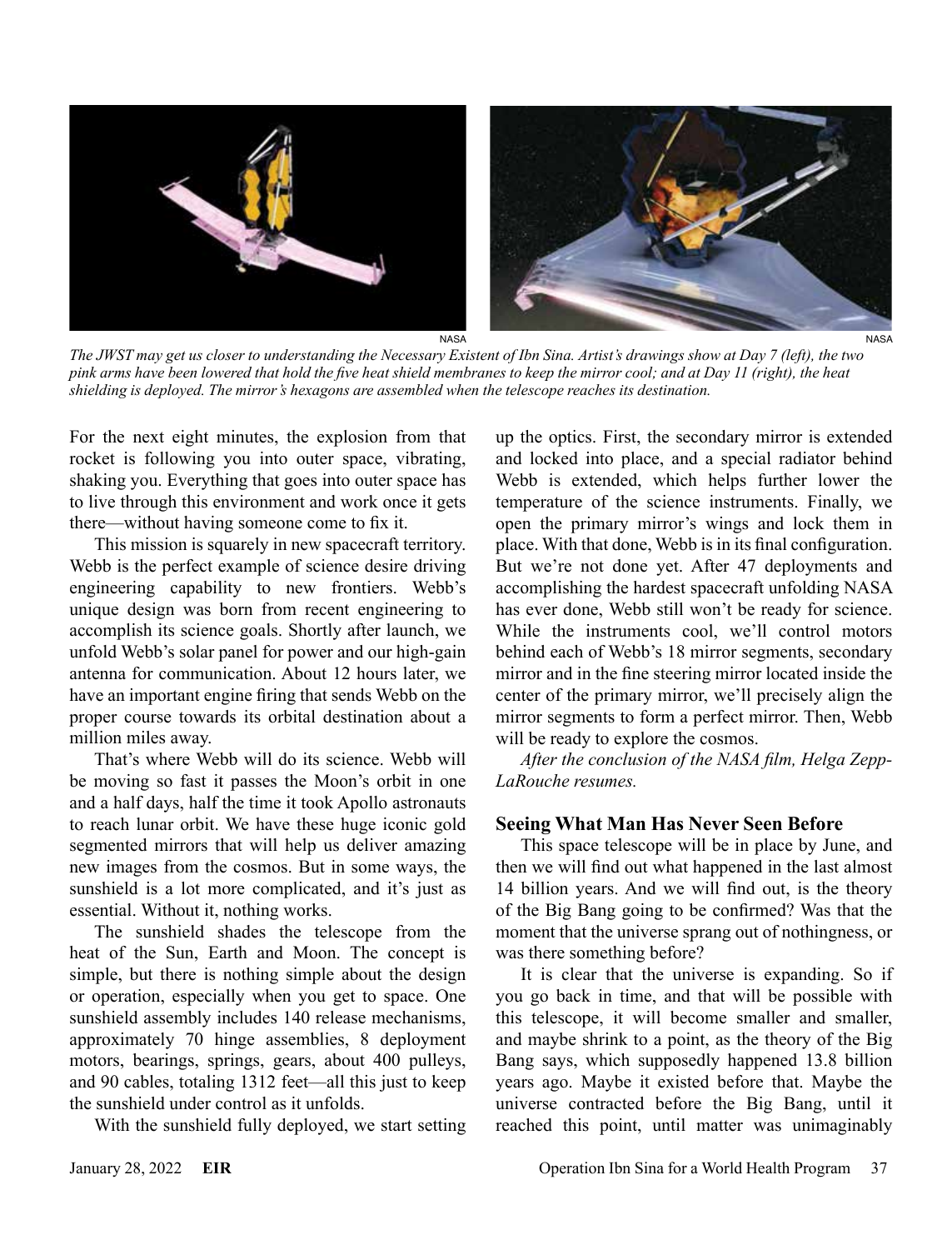densely compressed, and then the Big Bang happened, and then started to expand again. All the different theories, how the universe could have looked before our world, before our world came into being, will be greatly boosted by the finding of the Webb Telescope. We will find answers to questions we cannot even ask yet, and you know, it will be a fantastic opening up of the window into the real function of our universe.

So maybe we get closer to understanding the necessary existent of Ibn Sina, according to which the sudden beginning of the universe does not make any sense, because it is not compatible with the goodness of this highest principle of creation. Maybe our mind will have to think in completely different dimensions—for sure, not the Euclidean space and time. Maybe one has to invent a completely new relativity theory, one which fits the idea of what Lyndon LaRouche has called the "simultaneity of eternity."

Now, this is now a quote I'm reading: "The extraterrestrial imperative is a driving force in the natural growth of the terrestrial life beyond its planet's limits. As such, it is an integral part of the obviously expansionistic and growth-oriented pattern of life's evolution. This drive caused life to go from infinitesimal beginning, into a force that encompasses and transforms the entire planet through its biosphere. More basically, the extraterrestrial imperative expresses a first message, a primordial imperative bred into the very essence of the universe, driving the evolution of matter from the simplest form, the elementary particles, to highly complex structures, namely the intelligent brain. The vast amount of cosmic energy is released by stellar matter in the initial phase of this process, the transformation of hydrogen to helium and heavier elements and bound up in the later phases involving the formation and the evolution of living matter. By these roots, it is possible to identify the extraterrestrial imperative as the basic principle that can be derived from a consistent interpretation and generalization of recurring phenomena common to the evolutionary process."

These words were written in 1971 by Krafft Ehricke, the German-American visionary and rocket scientist, who happened to have been a close friend of ours, and was a board member of the Schiller Institute. And he coined this notion of the "extraterrestrial imperative" to signify the task of humanity to explore space, since that brings man beyond the idea of the Earth as a closed system, and opens the entire universe to humanity.

Now, the James Webb Space Telescope, a project which involved the work of over 10,000 people from over 14 countries, over 25 years, and they put this telescope into space, 1 million miles away from Earth: I think this is fantastic! If mankind can do this, can we mobilize, with the same determination, to save the Afghan people with Operation Ibn Sina? The Islamic world must reconnect to its golden age and have a renaissance of all those beautiful philosophers, artists, scientists, of the period between 750 until the beginning of the 11th Century, of which Ibn Sina was the high point.

So I call on you to all work together on Operation Ibn Sina. And, if we can put a telescope like that into space to find out the origins of the universe, we can save Afghanistan.

Let us close with a clip from a speech by my late husband, Lyndon LaRouche, who was absolutely in line with that thinking.

#### **Lyndon LaRouche**

If we were to take the attitude, which the United States had under the Kennedy Space Program, or it was actually the Eisenhower-Kennedy Space Program, from about 1958, the so-called Sputnik, both Sputnik programs, to about 1965—if we maintain that, combined with policies of investment tax credits for investments of a suitable kind, with a science enrichment program in our schools and similar kinds of things, that we did then—nothing more than that—I can assure you, that knowing what we know is important to work upon in science, in technology, knowing the kinds of projects which are the best way to express these technological improvements—I assure you, that if mankind on this planet had the political will to do that, we would increase the potential population density of this planet, at a higher standard living, by a factor as much as 40 over today's; the next three generations, a factor of 10. We can sustain by the end of two generations, we could be sustaining a potential population in the order of magnitude of 100 billion people, more comfortably, much better fed, much more secure, much freer, much less crowded, than today, because we'd use land more intelligently.

There are two kinds of natural law, or two aspects of natural law. One is the laws of the universe, and the man who,— or say, if Congress were to repeal the law of gravity, just for illustration, would that repeal the law of gravity? It would not.